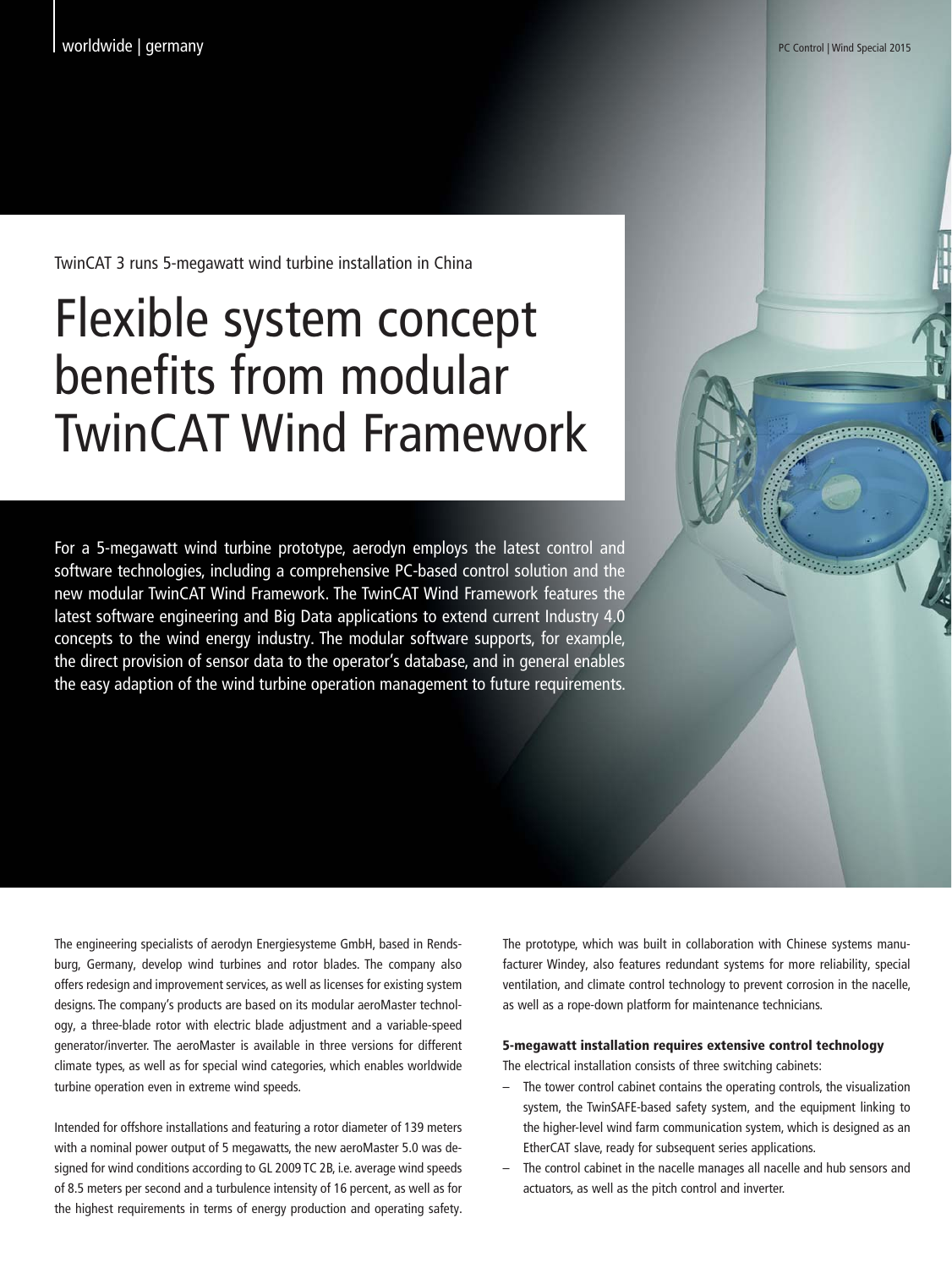

The inverter cabinet, which is also installed in the nacelle, houses the inverters for certain fans and pumps, as well as the azimuth drives.

The control cabinet in the tower, which also provides easy maintenance access, houses the core of the control system. A Beckhoff CX2030 Embedded PC with an Intel<sup>®</sup> Core™ i7 processor controls everything independently, i.e. without any remote access. What is remotely accessible, however, is the Beckhoff C6930 control cabinet IPC, which features an Intel® Core™ i5 processor and an optional 256 GB solid-state drive. In addition to providing a remote maintenance access point, it handles monitoring and visualization functions via a Beckhoff CP2915 15-inch Control Panel. With its significant solid-state drive capacity, it also represents a powerful data storage system. Markus Rees, Managing Director of aerodyn, explains: "This is especially important with a prototype, for which we must collect much more data than would occur in normal operation. The control cabinet IPC and the Control Panel used for visualization purposes in the nacelle control cabinet are, however, exclusive to this prototype and will not be required for the regular turbines."

The flexibility of the PC-based control solution delivers additional benefits, says Rees: "We benefit from the extremely broad and modular I/O spectrum. All in all, we cover 408 data points, which are recorded and processed via 218 EtherCAT digital I/Os, 110 EtherCAT analog I/Os, nine CAN masters, and two RS485 interfaces, as well as 31 IO-Link terminals, five encoder terminals, and two power metering terminals. In addition, 33 TwinSAFE terminals are used for the personnel and machine safety systems, including emergency-OFF, overspeed protection, vibration protection, and azimuth limit control. TwinSAFE has proven to be the ideal safety solution for wind turbines, because the TwinSAFE communication via standard EtherCAT can handle the long distances involved,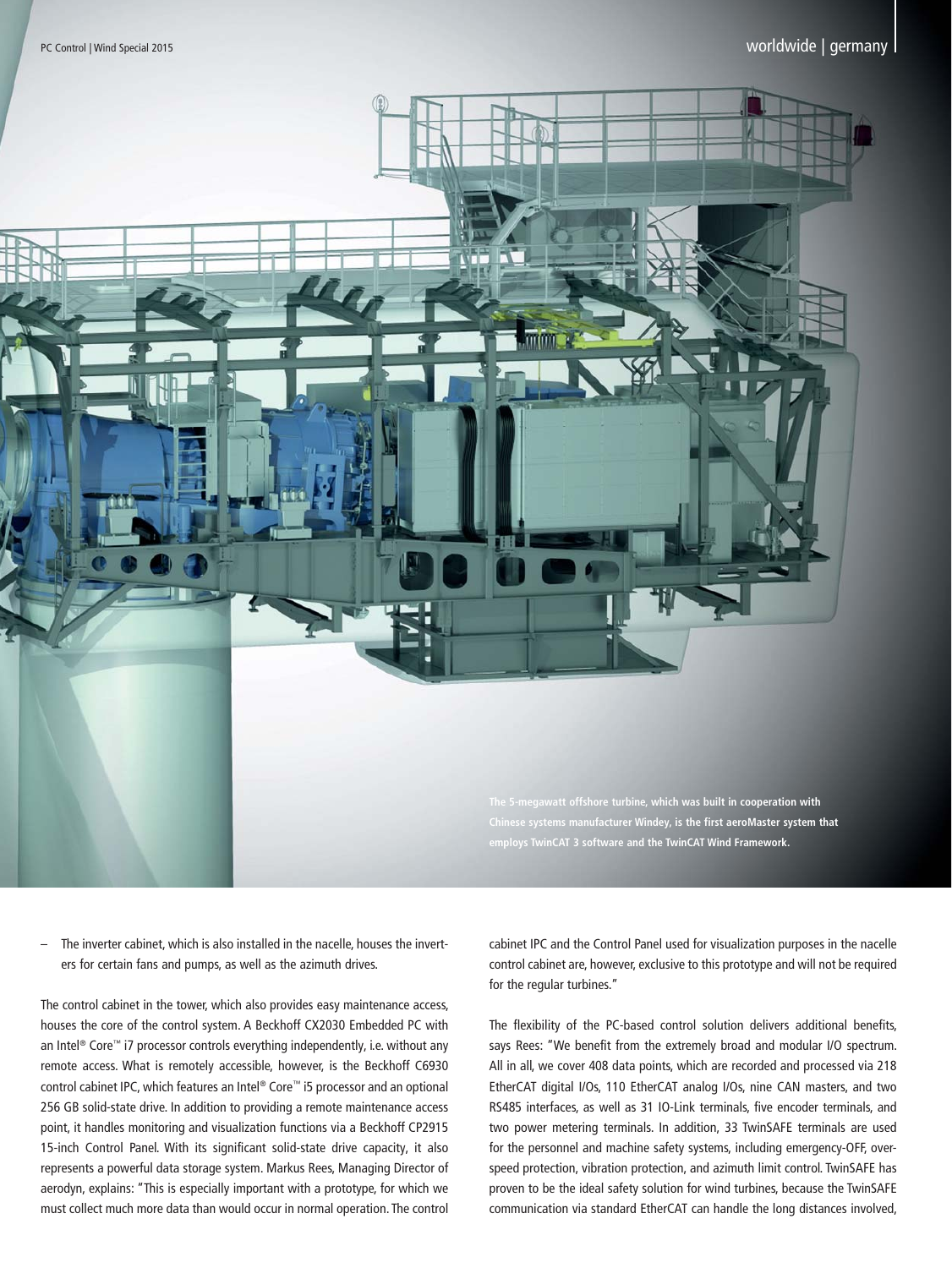

**Both the tower control cabinet (right) and the nacelle control cabinet (left) of the turbine prototype use a Beckhoff CP2915 multi-touch Control Panel with a 15-inch screen for easy operation.**



**The Beckhoff CX2030 Embedded PC (left) in the tower control cabinet controls the entire system, while the Beckhoff C6930 control cabinet IPC (right) handles visualization, monitoring and remote access in the prototype installation.**

including the option to use fiber optic cabling. Integrating the systems is also easy, because all safety data is available in the controller automatically and without any additional hardware."

EtherCAT has proven its value in wind turbines, not only because of the ease with which it handles the long distances between the tower base and the nacelle, which often exceed 100 meters. Also important, according to Rees, are the cabling redundancies and the extensive diagnostic capabilities, which make troubleshooting easy. The combination of all these features delivers high-performance communication capabilities for the core turbine components. Even the wind farm communication can be seamlessly integrated, as it was in the single prototype just installed, Rees notes.

## TwinCAT Wind Framework supports modular concepts

The aeroMaster 5.0 from aerodyn is the first wind turbine installation that employs the TwinCAT 3 software generation and the new TwinCAT Wind Framework. With its modular design, the TwinCAT 3 Wind Framework fully supports the turbine's modular hardware design, which can include pitch systems, converters, and generators from different manufacturers, because it provides control technology and wind industry expertise from Beckhoff in encapsulated modules and in an application-specific template. These modules include a wide range of services for wind turbine automation, as well as real-time access to all data and long-term database management. The application template provides a modular architecture that allows for quick and efficient engineering.

Markus Rees: "We use the full range of the TwinCAT 3 Wind Framework and have it linked to a Microsoft SQL Server database. Since the framework already comes with essential operating tasks, you no longer have to implement, modify, and maintain them. Our engineers can therefore focus fully on the actual turbine

functions without worrying about basic operating functions. Also, the integrated and permanent data storage in real-time simplifies analyses and diagnostics considerably. In addition, the modular architecture of the TwinCAT 3 Wind Framework makes it possible to substitute individual software modules. We can easily reuse existing functions, as well as add new ones."

As Markus Rees explains, aerodyn also leverages the typical benefits of TwinCAT 3: "To determine extreme and regular operating loads, the controller algorithms from the wind turbine simulation can be easily taken from the source code and integrated as C++ modules. In addition, the integration into Visual Studio®, coupled with source code management support using Subversion, has made project management and the collaboration among engineers in Germany and China considerably easier."

> Further information: www.aerodyn.de www.beckhoff.com/TwinCAT-Wind